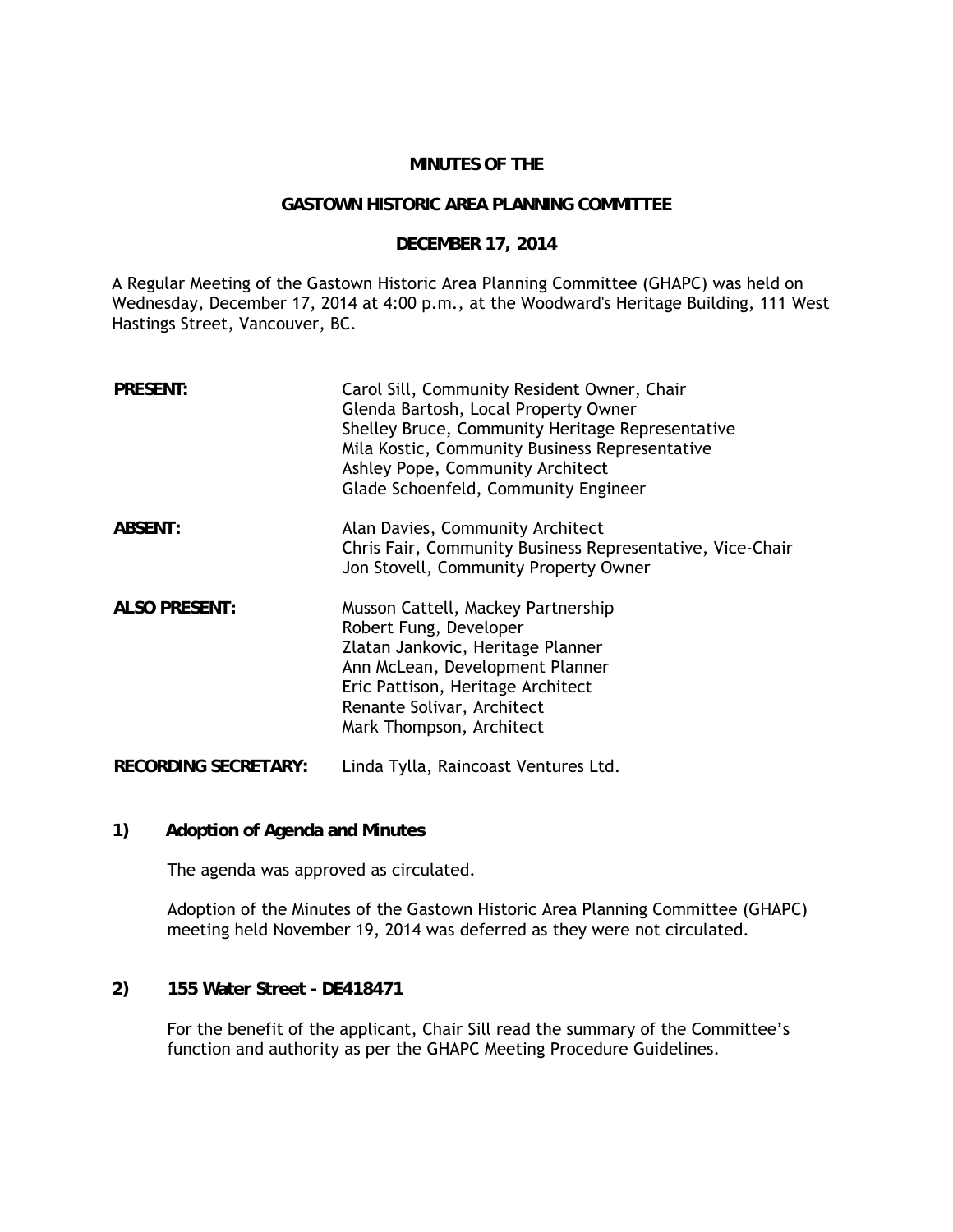Zlatan Jankovic, Heritage Planner provided opening remarks, noting that GHAPC had been presented with the redevelopment proposal for this project when it was at the pre-application stage on September 17, 2014.

This application has been received to redevelop the consolidated site assembled of 151 Water Street and 157 Water Street sites. Both sites are presently occupied by designated heritage buildings; 151 Water Street as "B" listed on Vancouver Heritage Register (VHR) and 157 Water Street as "C" listed on VHR. The proposal is to demolish existing buildings, except for the principal façade of 151 Water Street and to replace them with a mix-use office/retail building on this consolidated site. The new building would provide 105,426 square feet of office and retail space, 50 underground parking spaces and it would incorporate retained principal façade of 151 Water Street. The proposed height is 93.75 feet measured to the top of the  $8<sup>th</sup>$  floor roof as viewed from Water Street. With the mechanical room above, the total building height would be 103.62 feet. The proposed FSR is 8.07.

Mr. Jankovic noted changes to the project since the Committee last saw it at the preapplication stage, and provided comments on the proposed height, noting that it was in excess of what City staff had expected.

The developer, Robert Fung, introduced the members of the project team who were present. Mr. Fung spoke to the proposed building heights and FSR, noting that the parkade is now being included in the FSR calculation. He also spoke to changes to the design including the enclosing of a previously proposed outdoor kitchen.

Mark Thompson, Architect, provided a presentation on the project and referred to design boards and a model of the proposed project. He spoke to the proposed reconstruction of the 157 Water Street building, and many design details including the windows, cornice, massing and reuse of existing heritage elements. He also noted changes introduced in an attempt to reduce the visual impact of the massing of the top of the building.

The Landscape Architect spoke to the changes in the design since the pre-application stage, including the planting plan for the roof and the retention or reinstatement of the street-level landscaping.

 Eric Pattison, Heritage Architect, spoke to the heritage elements retained from the original buildings, primarily the heritage façade of 151 Water Street.

The project team and staff received comments and responded to various questions related to the proposal and the heritage designation of the site.

Discussion ensued between the Committee members related to the following concerns:

- Loss of the heritage buildings that are proposed to be demolished
- Loss of the façade on 157 Water, particularly the cornice and storefront features
- Possible light impacts from the glass in-fill on the neighbourhood at night
- Change to the character and quality of the saw tooth profile and the loss of the relationship between the existing buildings (slim and fat)